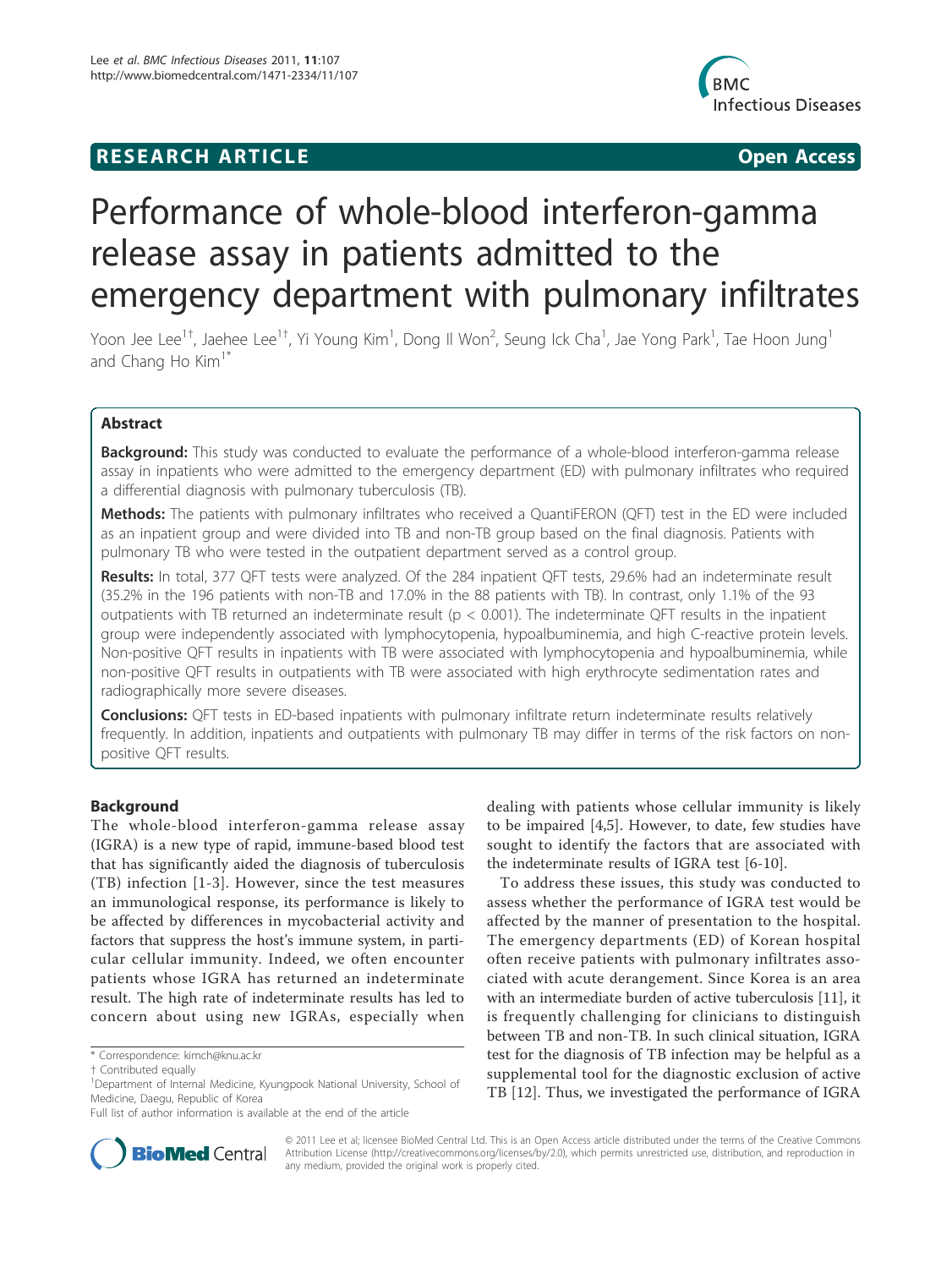test in these ED inpatients and compared it with its performance in outpatients with pulmonary TB. In addition, we sought to identify the factors that influence the performance of IGRA test in both inpatients and outpatients with active pulmonary TB.

## Methods

#### Study population and design

At the Kyungpook National University Hospital between March 1, 2009 and June 30, 2010, patients older than 18 years who presented at the ED with acute respiratory symptoms, and whose chest radiographs exhibited pulmonary infiltrates were hospitalized and routinely tested with one of two QuantiFERON tests (QFT), namely, QuantiFERON®-TB Gold (QFT-G) and Quanti-FERON®-TB Gold In-Tube (QFT-GIT) (both are from Cellestis Ltd., Carnegie, Australia). The patients who received a QFT test at the ED were prospectively enrolled as an inpatient group of this study. Patients with HIV infection, known lung cancer, or overt lung mass suggesting lung cancer were excluded. Moreover, the patients who were diagnosed with pulmonary TB and received a QFT test before the initiation of anti-TB treatment at the outpatient department (OPD) during the same period were recruited as a control group. The patients in the control group were not hospitalized until the end of treatment except if problems arose, such as non-respiratory disease or drug intolerance. The clinical, laboratory, and radiographic data and the results of QFT test were collected in both groups.

The diagnosis of TB was definitely confirmed for all TB patients by culturing Mycobacterium tuberculosis in their sputum or bronchial aspirate. Diseases other than TB were finally diagnosed by pathology, culture results, and follow-up chest radiographs. In patients with pulmonary TB, the radiographic extent of the lesion was simply classified as mild, moderate, and advanced groups. Thus, lesions extending to within one-third of the unilateral lung field, within the unilateral lung field beyond one-third of the field, and beyond the unilateral lung field were classified as mild, moderate, and advanced, respectively [10]. The study was approved by the institutional research board of Kyungpook National University Hospital, and informed consent was waived.

### QFT test (QFT-G/QFT-GIT)

The QFT-G test was replaced by the QFT-GIT test during the study period. In total, 128 and 249 patients were tested with QFT-G and QFT-GIT, respectively. The tests were performed according to the recommendations of the manufacturers [13] by trained technicians. In brief, the tests consisted of a negative control, a positive control, and two sample wells (whole-blood stimulated with either early secretary antigenic target 6 (ESAT-6) or culture filtrate

protein (CFP-10)) for the QFT-G test or three heparinized tubes (a test tube containing the ESAT-6, CFP-10, and TB7.7 peptide cocktail, a positive control, a negative control) for the QFT-GIT test. Whole-blood specimens contained in wells or tubes were incubated for 16-20 h at 37°C in a carbon dioxide incubator. The IFN- $\gamma$  titer of the negative well is considered to be the background value and is subtracted from the values of the mitogen control and the antigen-stimulated wells. The samples are considered to be positive if their TB antigen-stimulated IFN- $\gamma$  titers are ≥0.35 IU/ml, regardless of the positive control result. The samples are considered to be negative if their TB antigen-stimulated IFN- $\gamma$  titers are <0.35 IU/ml and their positive control titers are ≥0.5 IU/ml. The test result is considered to be indeterminate if TB antigen- and mitogen-stimulated IFN- $\gamma$  titers are <0.35 IU/ml and <0.5 IU/ml, respectively [13].

#### Statistical analysis

The  $\chi^2$  or the Fisher exact test, if there were  $\leq 5$  observations, was used to compare the findings between the two groups. The T-test was performed to determine the statistical significance of differences between means of some variables. The effects of age, sex, and immune status on the probability of obtaining an indeterminate QFT result were analyzed by logistic regression analysis. P values < 0.05 were considered significant. Statistical analyses were performed by using statistical software (SPSS for Windows, version 17.0).

### Results

#### Baseline characteristics of the study population

Overall, 284 inpatients and 93 outpatients were recruited. Baseline characteristics of all 377 patients are shown in Table 1. Among inpatients, 88 patients (31.0%) were diagnosed with pulmonary TB. The remaining inpatients were finally diagnosed with pneumonia ( $n = 178$ ), organizing pneumonia ( $n = 7$ ), nontuberculous mycobacterial lung disease ( $n = 5$ ), aspergillosis ( $n = 4$ ), and lung cancer  $(n = 2)$ , respectively. Twenty-six patients had risk factors for immunosuppression, such as renal failure  $(n = 11)$ , malignancies that were not receiving anti-cancer treatments at the time of testing with QFT  $(n = 7)$ , and immunosuppressive therapies including cancer chemotherapy ( $n = 9$ ) and systemic steroids ( $n = 2$ ).

### Performance of QFT test in inpatients with pulmonary infiltrates and outpatients with TB

Table 2 summarizes the QFT results of the 377 patients divided according to whether they were inpatients or outpatients; the inpatients were also further divided according to whether non-TB or TB was diagnosed. Of the 284 inpatients, 84 (29.6%) had an indeterminate QFT result. All of them were attributed to the absence of sufficient response to mitogen control. Of the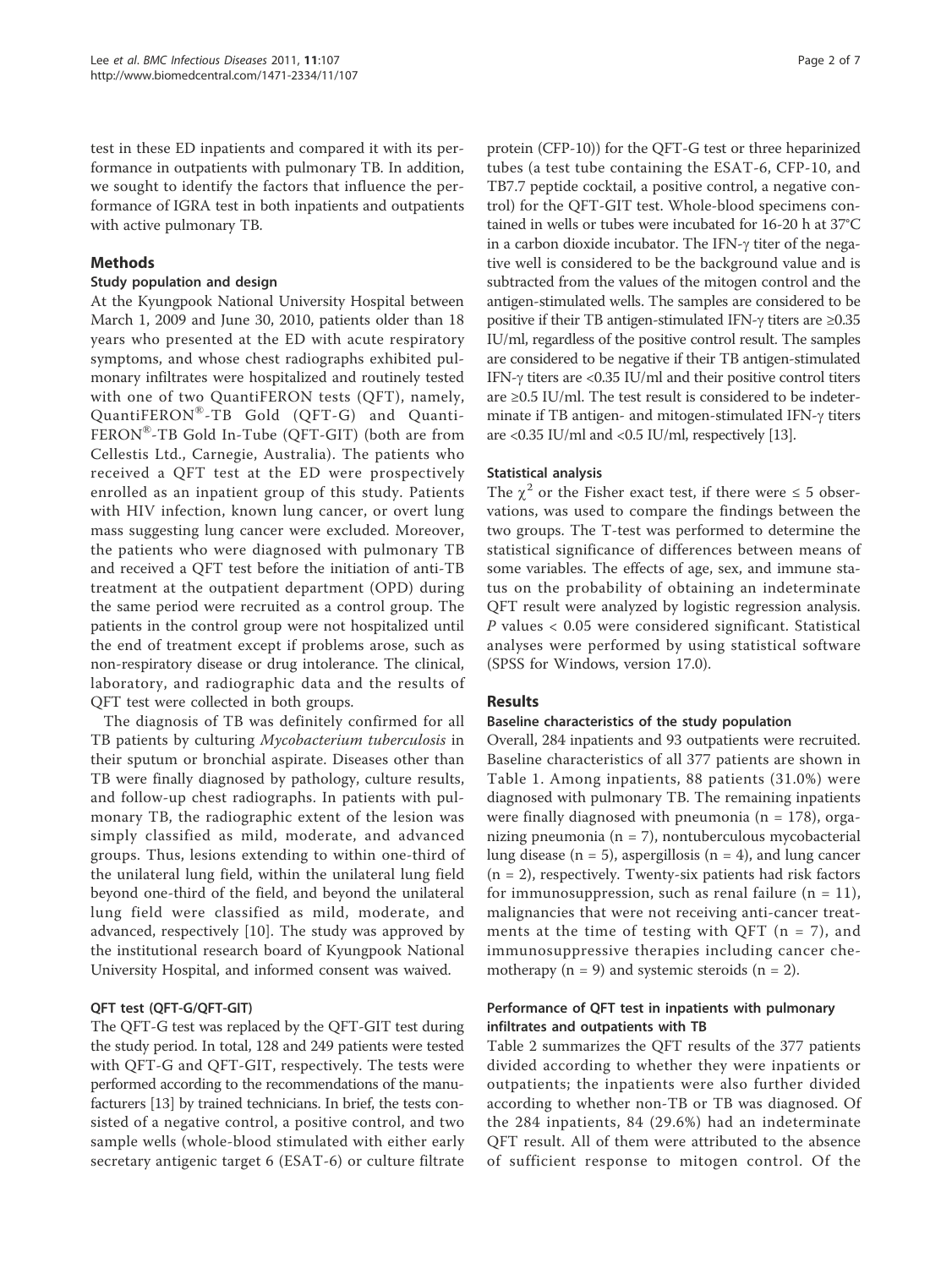| <b>Characteristics</b>     |                     | <b>Outpatients</b>  |               |               |
|----------------------------|---------------------|---------------------|---------------|---------------|
|                            | Total ( $n = 284$ ) | * Non- TB (n = 196) | $TB (n = 88)$ | $TB (n = 93)$ |
| Age, yr                    | $63 + 16.5$         | $65 + 14.5$         | $59 + 19.8$   | $52 \pm 19.5$ |
| Male                       | 206 (72.5)          | 150 (76.5)          | 56 (63.6)     | 50 (53.8)     |
| Body mass index            | $21.4 \pm 3.50$     | $21.7 + 3.42$       | $20.8 + 3.61$ | $21.7 + 3.08$ |
| Prior TB history           | 57(20.1)            | 39 (19.9)           | 18 (20.5)     | 16(17.2)      |
| Underlying conditions      |                     |                     |               |               |
| Renal failure              | 11(3.9)             | 9(4.6)              | 2(2.3)        | 0(0)          |
| Malignancyt                | 4(1.4)              | 2(1.0)              | 2(2.3)        | 3(3.2)        |
| Immunosuppressive therapy# | 11(3.9)             | 7(3.6)              | 4(4.5)        | 0(0)          |

|  |  |  | Table 1 Baseline characteristics of the study population |  |  |  |  |
|--|--|--|----------------------------------------------------------|--|--|--|--|
|--|--|--|----------------------------------------------------------|--|--|--|--|

Data are shown as mean ± SD or No. (%). TB, tuberculosis.

 $*$  Patients with pneumonia (n = 178), organizing pneumonia (n = 7), nontuberculous mycobacterial lung disease (n = 5), aspergillosis (n = 4), and lung cancer (n  $= 2$ ).

 $\dagger$  Patients with a diagnosis of cancer who were not receiving anti-cancer treatment, including lung cancer (n = 2), hypopharyngeal cancer (n = 1), and gastric cancer (n = 1) for inpatients; hepatocellular carcinoma (n = 1), glottic cancer (n = 1), and gastric cancer (n = 1) for outpatients.

‡ Patients receiving cancer chemotherapy (n = 9 ) or systemic steroids (>10 mg/day of prednisone for ≥ 1 month) (n = 2).

inpatients with non-TB and TB, 35.2% and 17.0% had indeterminate QFT results, respectively. This difference was statistically significant ( $p = 0.002$ ). Of the 93 outpatients, all of whom had pulmonary TB, there was only one indeterminate QFT result (1.1%). The inpatients with pulmonary TB were significantly more likely to have indeterminate QFT results than the outpatients  $(17.0\% \text{ vs. } 1.1\%$ , respectively,  $p < 0.001$ ). In addition, the sensitivity of QFT test for the diagnosis of active TB was significantly lower for inpatients than outpatients (58.0% vs. 82.8%,  $p < 0.001$ ). The negative predictive value of QFT test was 82.1% in the inpatient group.

#### Univariate and multivariate analysis of factors associated with indeterminate QFT results in inpatients with pulmonary infiltrates

The clinical and laboratory findings of the 84 inpatients whose QFT results were indeterminate were compared to those of the remaining 200 inpatients, whose QFT results were determinate. Univariate analysis revealed

that patients with indeterminate QFT results were significantly older, more likely to have lymphocytopenia (lymphocyte count less than  $1000$  cells/ $\mu$ L), and had lower lymphocyte counts, lower albumin concentrations, higher C-reactive protein (CRP) levels than those with determinate results (Table 3). Gender, body mass index, prior TB treatment history, and underlying conditions including immunosuppressive therapies did not associate significantly with the occurrence of indeterminate results in inpatients. Multivariate analysis then revealed that patients with indeterminate QFT results had significantly lower albumin concentrations and higher CRP levels than those with determinate results. They were also significantly more likely to have lymphocytopenia.

## Comparison of inpatients and outpatients with pulmonary TB with regard to the factors associated with non-positive QFT results

Since the inpatients and outpatients with pulmonary TB differed significantly with regard to the sensitivity of the

| OuantiFERON <sup>+</sup> |                      | <b>Inpatients</b>       |                  | p value   | Outpatients      | p value              |
|--------------------------|----------------------|-------------------------|------------------|-----------|------------------|----------------------|
|                          | Total<br>$(n = 284)$ | * Non-TB<br>$(n = 196)$ | TB<br>$(n = 88)$ |           | TB<br>$(n = 93)$ |                      |
| Indeterminate            | 84 (29.6)            | 69 (35.2)               | 15(17.0)         | $0.002^a$ | (1.1)            | < 0.001 <sup>b</sup> |
| Determinate              | 200 (70.4)           | 127 (64.8)              | 73 (83.0)        |           | 92 (98.9)        | < 0.001 <sup>c</sup> |
| Positive                 | 77(27.1)             | 26(13.3)                | 51 (58.0)        |           | 77 (82.8)        |                      |
| Negative                 | 123 (43.3)           | 101(51.5)               | 22(25.0)         |           | 15 (16.1)        |                      |

## Table 2 Performance of QuantiFERON test in inpatients with pulmonary infiltrates and outpatients with pulmonary tuberculosis

Data are shown as mean  $\pm$  SD or No. (%). TB, tuberculosis.

 $^{\dagger}$  QuantiFERON test was performed by using QuantiFERON®- TB Gold or QuantiFERON ®-TB Gold In-Tube.

\* Patients with pneumonia (n = 178), organizing pneumonia (n = 7), nontuberculous mycobacterial lung disease (n = 5), aspergillosis (n = 4), and lung cancer (n  $= 2$ ).

 $\degree$  Comparison of proportion of indeterminate vs. determinate results between in patients with non-TB and TB.

 $<sup>b</sup>$  Comparison of proportion of indeterminate vs. determinate results between inpatients and out patients with TB.</sup>

<sup>c</sup> Comparison of positive QuantiFERON test results between inpatients and outpatients with TB.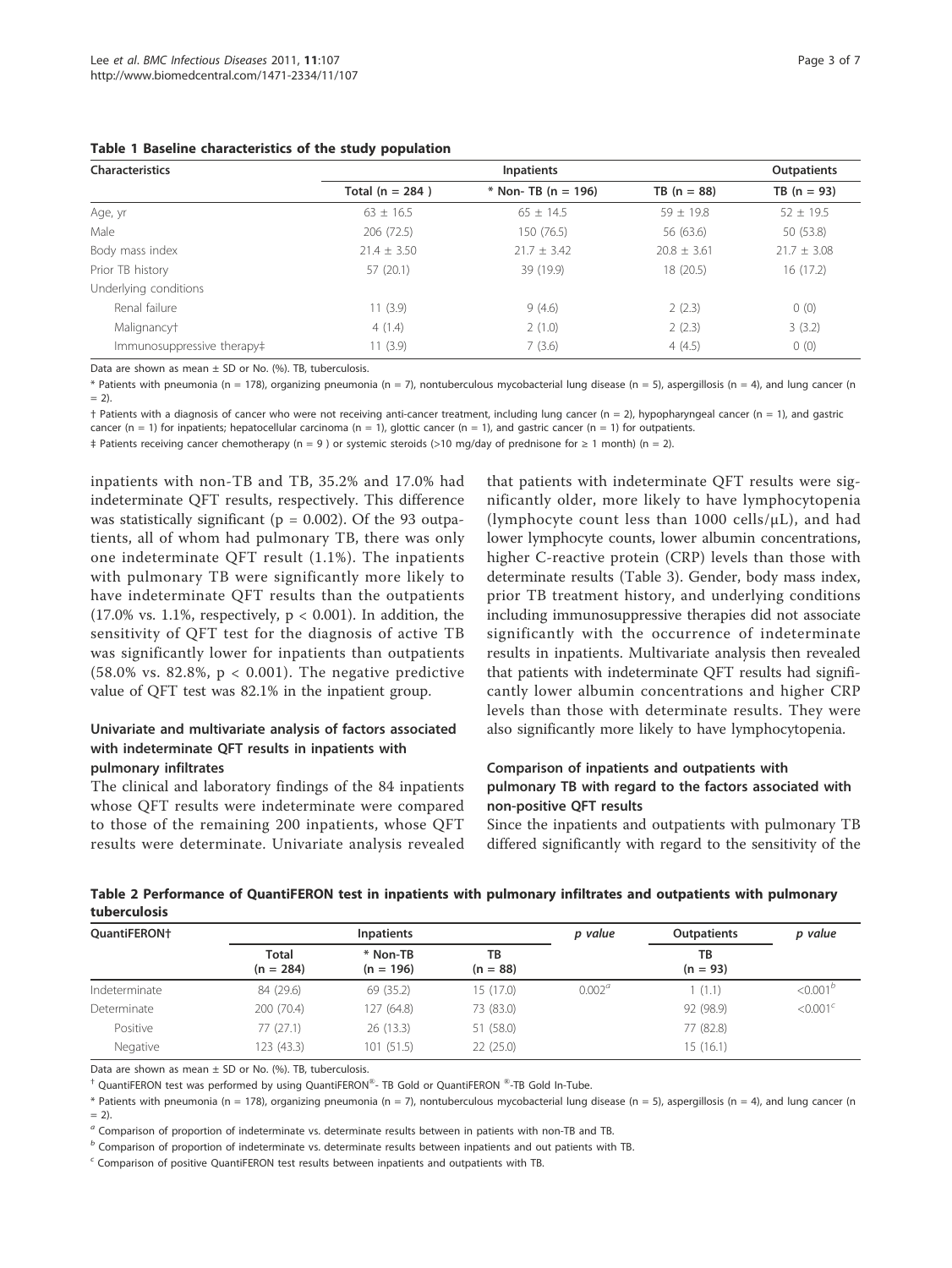| Covariate            | Determinate<br>$(n = 200)$ | indeterminate<br>$(n = 84)$ | <b>Univariate</b> |                         | <b>Multivariate</b> |                         |  |
|----------------------|----------------------------|-----------------------------|-------------------|-------------------------|---------------------|-------------------------|--|
|                      |                            |                             | Odds ratio        | 95% confidence interval | Odds ratio          | 95% confidence interval |  |
| Age, yr              | $62 \pm 17.1$              | $67 \pm 14.5$               | 1.018             | 1.001-1.035             |                     |                         |  |
| Lymphocytes cells/µL | $1170 \pm 935$             | $764 + 451$                 | 0.999             | $0.998 - 0.999$         |                     |                         |  |
| Lymphocytopenia*     |                            |                             |                   |                         |                     |                         |  |
| Absence              | 99 (49.5)                  | 19(22.6)                    | 1.0               |                         | 1.0                 |                         |  |
| Presence             | 101(50.5)                  | 65(77.4)                    | 3.353             | 1.875-5.998             | 2.688               | 1.424-5.075             |  |
| Albumin, g/dL        | $3.4 \pm 0.60$             | $3.0 + 0.54$                | 0.307             | $0.190 - 0.495$         | 0.412               | $0.245 - 0.694$         |  |
| ESR, mm/hr           | $58.3 + 35.88$             | $67.2 + 32.52$              | 1.007             | 1.000-1.015             |                     |                         |  |
| CRP, mg/dL           | $9.2 \pm 8.43$             | $15.7 + 9.65$               | 1.078             | 1.046-1.110             | 1.060               | 1.027-1.094             |  |

Table 3 Univariate and multivariate analysis of factors associated with indeterminate QuantiFERON results in inpatients with pulmonary infiltrates

Data are shown as mean  $\pm$  SD or No. (%).

ESR, erythrocyte sedimentation rate; CRP, C-reactive protein.

QuantiFERON test was performed by using QuantiFERON®- TB Gold or QuantiFERON ®- TB Gold In-Tube.

\* Lymphocytopenia; < 1,000 cells/μL.

QFT, we sought to identify the factors that were associated with non-positive QFT results in the two groups. Table 4 shows the laboratory and radiographic findings of both the inpatients with TB and the outpatients after they had been divided according to whether their QFT result was non-positive. Baseline characteristics were not significantly different between patients with positive and non-positive QFT results in both subgroups (data not shown). The inpatients with non-positive QFT results had significantly lower mean lymphocyte counts, lower mean albumin concentrations, and a higher rate of lymphocytopenia than those with positive QFT results. In contrast, the outpatients with non-positive QFT results had significantly higher mean erythrocyte sedimentation rates (ESR) and more severe disease (as observed by

radiography) than the outpatients with positive QFT results. Thus, the inpatients differed from the outpatients in terms of the clinically presented factors that were associated with a non-positive QFT result.

#### **Discussion**

The main findings of this study were: 1) Inpatients admitted to the ED with either pulmonary TB or non-TB diseases were significantly more likely to have indeterminate QFT results than outpatients with pulmonary TB; 2) The sensitivity of QFT test for the diagnosis of pulmonary TB showed significant difference between inpatients (58.0%) and outpatients (82.8%); 3) Independent factors that were associated with indeterminate QFT results in inpatients were lymphocytopenia, lower

Table 4 Comparison of inpatients and outpatients with pulmonary tuberculosis with regard to the factors associated with non-positive QuantiFERON results

| <b>Covariates</b>              | Inpatients                        |                                       | P value | <b>Outpatients</b>                | P value                           |       |
|--------------------------------|-----------------------------------|---------------------------------------|---------|-----------------------------------|-----------------------------------|-------|
|                                | <b>Positive QFT</b><br>$(n = 51)$ | <b>Non-positive QFT</b><br>$(n = 37)$ |         | <b>Positive OFT</b><br>$(n = 77)$ | <b>Non-positive QFT</b><br>(n 16) |       |
| Laboratory findings            |                                   |                                       |         |                                   |                                   |       |
| WBC, cells/uL                  | $8566 \pm 3438$                   | $10604 \pm 5464$                      | 0.050   | $7723 \pm 2372$                   | $7526 \pm 2212$                   | 0.761 |
| Lymphocytes, cells/µL          | $1203 + 509$                      | $885 \pm 440$                         | 0.003   | $1787 \pm 642$                    | $1508 + 504$                      | 0.105 |
| Lymphocytopenia*               | 20(39.2)                          | 24 (64.9)                             | 0.018   | 7(9.3)                            | 1(7.7)                            | 1.0   |
| Albumin, g/dL                  | $3.6 \pm 0.64$                    | $3.1 + 0.59$                          | 0.003   | $4.4 + 0.40$                      | $4.1 \pm 0.56$                    | 0.051 |
| ESR, mm/hr                     | $60.5 \pm 35.15$                  | 62.5 $\pm$ 35.97                      | 0.806   | $33.9 \pm 27.1$                   | $58.1 \pm 33.4$                   | 0.004 |
| CRP, mg/dL                     | $6.5 \pm 6.21$                    | $8.3 \pm 6.83$                        | 0.230   | $2.1 \pm 2.92$                    | $0.44 \pm 0.30$                   | 0.452 |
| Radiographic extent of disease |                                   |                                       |         |                                   |                                   |       |
| Mild                           | 19 (37.3)                         | 13(35.1)                              | 0.589   | 55 (71.4)                         | 6(37.5)                           | 0.020 |
| Moderate                       | 19 (37.3)                         | 11(29.7)                              |         | 21(27.3)                          | 10(62.5)                          |       |
| Advanced                       | 13(25.5)                          | 13(35.1)                              |         | 1(1.3)                            | $\circ$                           |       |

Data are shown as mean  $\pm$  SD or No. (%).

WBC, white blood cells; ESR, erythrocyte sedimentation rate; CRP, C-reactive protein; QFT = QuantiFERON (performed by QuantiFERON®-TB Gold or QuantiFERON®-TB Gold In-Tube).

\* Lymphocytopenia; < 1,000 cells/μL.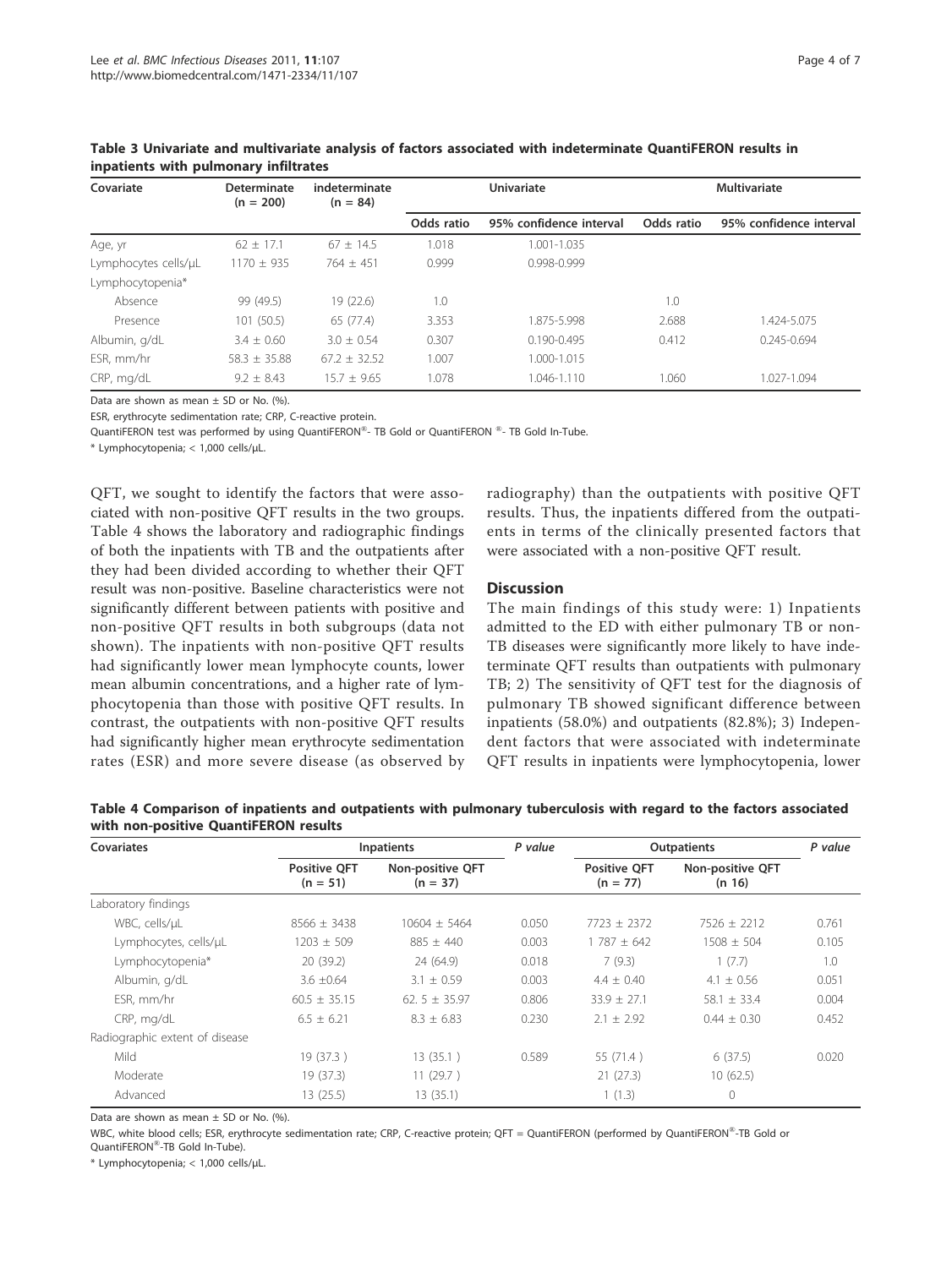albumin concentrations, and higher CRP levels; 4) The inpatients with TB differed from the outpatients in terms of the risk factors that were associated with nonpositive QFT results.

Previous large studies have demonstrated that the QFT, when used routinely in hospitals to diagnose TB infection, often yields indeterminate results [6,7,9,10]. However, these studies only analyzed cohorts with a high proportion of immunosuppressed individuals [6,7], children [9], or preselected patients with suspected TB and latent TB infection [10]. In addition, the proportion of patients with active TB in these studies was small. Moreover, these studies did not discriminate between inpatients and outpatients. Therefore, the results of these studies may not adequately reflect the performance of the QFT in patients who present at an ED with pulmonary infiltrates. Our study demonstrates the performance of the QFT in these inpatients. Our results suggest that the performance of the QFT in an ED can vary depending on the disease that is involved and may be significantly worse than its performance in an OPD setting. This is the first report of the performance of the QFT when it is applied routinely in an ED to differentially diagnose patients who present with acute respiratory symptoms and pulmonary infiltrates.

The QFT sensitivity of all of the TB patients, including inpatients and outpatients, was 70.7%, which is within the range of QFT sensitivities of prior reports, including those obtained by meta-analysis [14]. Among prior reports, Mazurek et al. [15] reported QFT-G sensitivity of 69.6% in patients with culture-confirmed pulmonary TB, which is very similar to the sensitivity in the same population in our study. However, our data showed a significant difference of QFT sensitivity between inpatients and outpatients with culture-confirmed pulmonary TB. In general, inpatients with TB admitted to the ED are expected to have a more severe form of TB than outpatients with TB. Thus, our data suggests that the sensitivity of the QFT test may be significantly different depending on disease severity in the study population.

Previous studies have shown that host factors that are significantly associated with indeterminate QFT results are immunosuppressive therapies, extremes of age, lymphocytopenia, hypoalbuminemia, and HIV-infection with lower CD4 lymphocyte counts [6,7,9,10,16]. Other causes of indeterminate QFT results include pre-analytical errors such as the storage of tubes outside the recommended temperature range, the over- or underfilling of tubes with blood, insufficient mixing, and incomplete washing of the enzyme-linked immunosorbent assay plate [13]. However, while recent technical modifications of the QFT, such as vortexing or immediate incubation, have reduced the rate of indeterminate

QFT-GIT results [17,18], they are unlikely to be able to overcome the effect of host factors that lead to low cellmediated immune responses. Indeed, the high rate of indeterminate results observed in our ED setting did not seem due to errors in the testing process, as the manufacturer's instructions were followed strictly and the rate of indeterminate QFT results in outpatients with pulmonary TB (whose samples were handled in an identical manner to those of inpatients) was very low. Therefore, we believe that patient-specific factors rather than technical problems are the main reasons for the high rate of indeterminate QFT results in our inpatients. Further analysis revealed that those factors are lymphocytopenia, hypoalbuminemia, and increased CRP levels. This list differs somewhat from the list of host factors mentioned above that were identified by previous studies that were based on routine hospital use [6,7,10].

The association of lymphocytopenia with indeterminate QFT results is not surprising as it is well known that lymphocytopenia can decrease the production of IFN-g. Moreover, as suggested by a previous study [10], the association of indeterminate QFT results with hypoalbuminemia may reflect a poor nutritional status that compromises the immune system. However, our study is the first to show an association between higher CRP levels and indeterminate QFT results. Since CRP is a major positive acute phase reactant [19], higher CRP levels are likely to reflect more intensive inflammation, which in turn suggests that patients with indeterminate QFT results have higher levels of inflammation than those with determinate QFT results. Notably, since albumin is a major negative acute phase reactant [19], a higher inflammatory status result may explain the association between hypoalbuminemia and poor QFT results better than the malnutrition hypothesis. Moreover, lymphocytopenia is an extremely common feature of the acute response to stress in acutely ill patients, regardless of the nature of the underlying illness [20]. Although this may reflect the small numbers of patients with immunosuppressive therapies or old age in our study, it is also possible that these underlying conditions play less important roles in acute status than in chronic status. In addition, since the effects of underlying conditions, which can vary between individuals and during the clinical course, would be ultimately reflected in lymphocyte counts and acute phase reactants, these parameters may be good objective markers that indicate the strength of cellular immunity and the risk of poor QFT performance.

Hospitalization-related stress is known to promote the systemic secretion of glucocorticoids and catecholamines, which, in turn, influence immune responses [21]. In particular, glucocorticoids are known to suppress the production of TNF- $\alpha$ , IFN- $\gamma$ , and IL-2 in animals and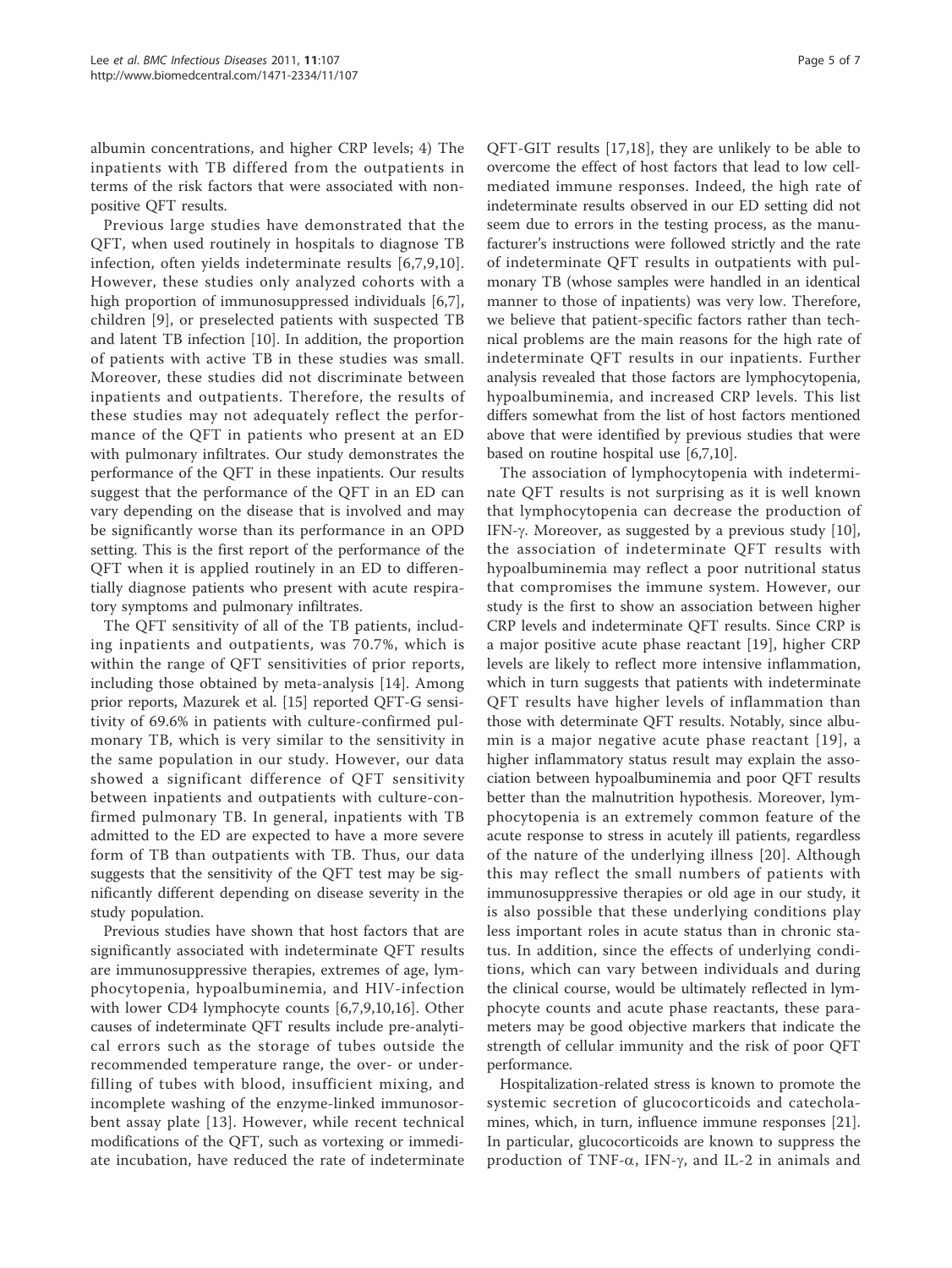humans both in vitro and in vivo [22,23]. In addition, catecholamines inhibit the development of Th1-type cells, thereby inhibiting IFN- $\gamma$  production [24]. Thus, the fact that inpatients with pulmonary TB have higher rates of indeterminate QFT result than outpatients may partly reflect the derangement of immune responses caused by hospitalization at the ED.

Lymphocytopenia and hypoalbuminemia were found to be risk factors of non-positive QFT results in inpatients with active TB. This is consistent with our observation that clinically significant inflammation associated with indeterminate QFT results in inpatients in general. However, acute systemic inflammation did not seem to be strongly associated with non-positive QFT results in OPD-based TB patients. Indeed, the outpatients with non-positive QFT results did not differ significantly from the other outpatients in terms of lymphocyte counts and the levels of major acute phase reactants such as albumin and CRP. However, the outpatients with non-positive QFT results did have significantly higher ESR values than the other outpatients. Since CRP concentrations change rapidly whereas the ESR changes relatively slowly [19], it may be that the OPD-based TB patients with non-positive QFT results were at a more chronic and stable stage of the inflammatory process (namely, a stage where CRP responses were no longer being elicited).

Radiographically more severe disease was also significantly associated with non-positive QFT results in the outpatients. This is consistent with the suggestion that the limited sensitivity of IGRAs in patients with active TB may relate to the immunological incapacity of the host to contain mycobacterial replication [25]. Moreover, IFN-g secretion has been shown to correlate inversely with disease severity in patients with TB [25-27]. These observations may explain why outpatients with non-positive QFT results had extensive disease more frequently than the other outpatients. In a certain aspect, radiographically more extensive diseases may be in line with higher ESR values shown in TB outpatients with non-positive QFT results.

Taken together, these observations suggest that the level of immune competence varies among patients with mycobacterial diseases. The different clinical presentations of TB appear to be associated with the degree of alteration of the immune response against the mycobacteria. T cell dysfunction by alterations in the expression of several T cell signal-transduction proteins was reported in patients with pulmonary TB [28]. In addition, severe TB in a macaque model induces unbalanced up-regulation of immune gene networks, causing overexpression of genes encoding inflammatory cytokines and chemokines without proportional increases in

antigen-specific cellular responses [29]. Thus, TB inpatients, who are expected to have more severe disease than OPD-based TB patients, are likely to have more intense inflammation and more severe T cell dysfunction, perhaps explaining why more intense inflammation is associated with indeterminate result of the QFT test.

The main limitation of the present study is the fact that the study population was tested by two different QFTs (QFT-G and QFT-GIT) because the QFT-G was replaced by the newer generation test QFT-GIT during the study period. However, a recent meta-analysis that also included the indeterminate result rates has found that QFT-G and QFT-GIT may be similarly sensitive [14]. Thus, this factor is not likely to have significantly affected our results. Another potential limitation is the fact that only a small number of patients received immunosuppressive treatment. Thus, the power of our study to detect the impact of immunosuppressive therapy on QFT performance was probably rather weak. In addition, the numbers of inpatients with TB and outpatients after they were subgrouped according to their QFT results were small. As well, our data could not directly determine the mechanism by which more intense inflammation, as evidenced by higher CRP levels and lower albumin concentrations, is associated with indeterminate results in the QFT test. These relationships will require further study. Finally, our observations cannot be generalized to all populations with pulmonary infiltrates because most of non-TB population were consisted of patients with pneumonia (91%).

### Conclusion

Our findings indicate that, unlike QFT of outpatients with pulmonary TB, QFT performed in the ED for inpatients with pulmonary infiltrate frequently return indeterminate results. In addition, our study showed that inpatients and outpatients with pulmonary TB may differ in terms of the risk factors that are associated with non-positive QFT results.

#### Author details

<sup>1</sup>Department of Internal Medicine, Kyungpook National University, School of Medicine, Daegu, Republic of Korea. <sup>2</sup>Clinical Pathology, Kyungpook National University, School of Medicine, Daegu, Republic of Korea.

#### Authors' contributions

YJL, JL, and CHK were responsible for planning the study, analyzing the results and writing the manuscript. YYK, SIC, JYP and THJ participated in the acquisition of data. DIW carried out monitoring of QFT testing. All authors have read and approved the manuscript.

#### Competing interests

The authors declare that they have no competing interests.

Received: 2 January 2011 Accepted: 24 April 2011 Published: 24 April 2011